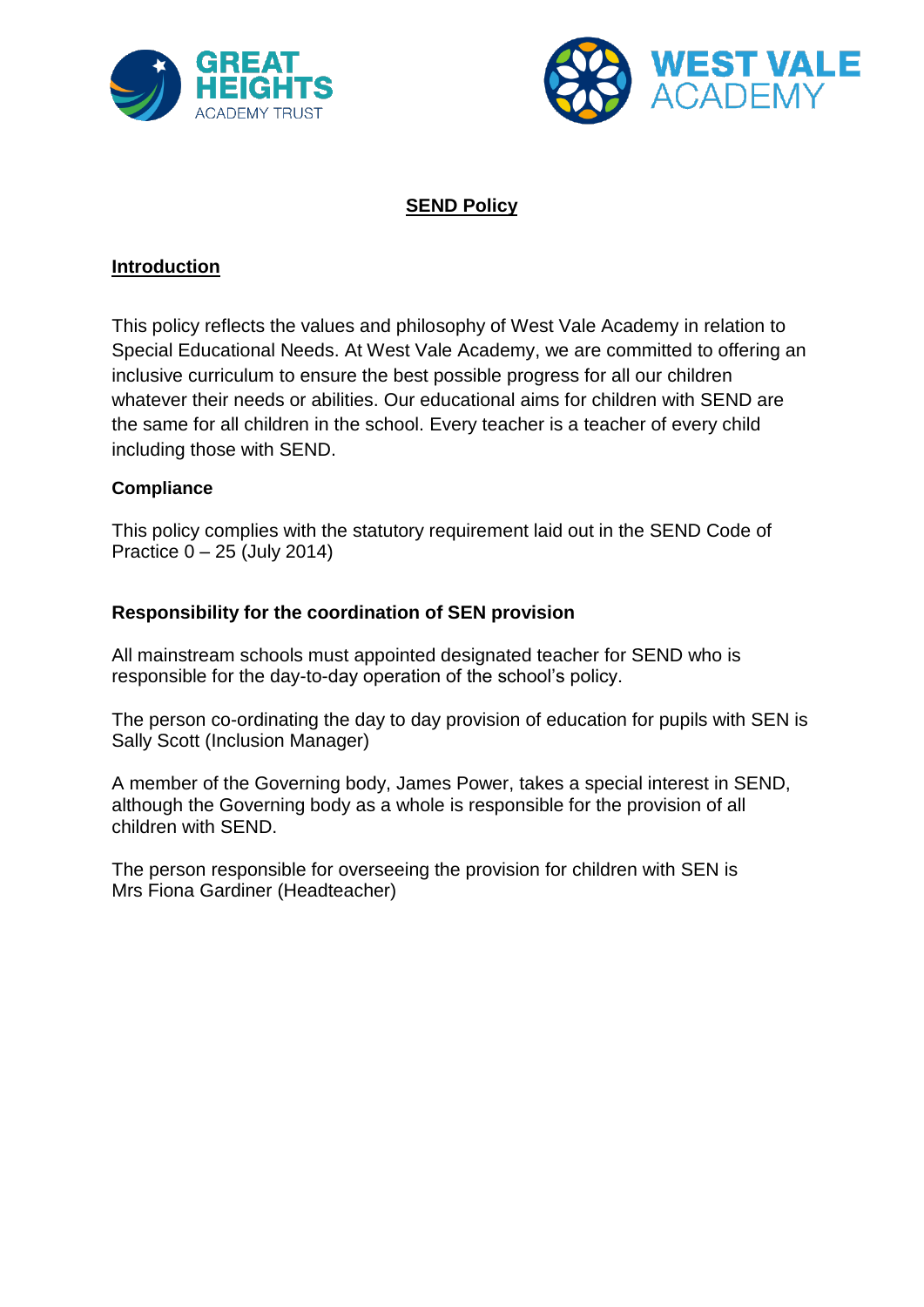## **Aim**

The overall aim of this policy is to raise the aspirations and expectations of all children with special educational needs or disabilities to achieve their best educational outcomes.

## **Objectives**

- To give every child the opportunity to experience success in learning to achieve as high a standard as possible.
- To ensure the early identification of individuals who need extra support.
- To closely monitor the progress of all children including those with SEND to ensure they reach their full potential.
- To work closely with parents and other agencies to provide support and opportunities for those children with SEND
- To ensure individual children and staff receive appropriate support to facilitate meeting identified special needs;
- To ensure that where appropriate the wishes of the children and views of individual parents are taken into account

## **What are special educational needs**

If your child has more difficulties than most children their age in aspects of their learning, communication or behaviour, they are likely to benefit from additional support in school which will enable them to access the curriculum at their level. Good special needs practice is good practice for all pupils, which is of utmost importance as any pupil may encounter difficulties at some stage in their school lives.

Within school, this means that they will be identified on the school's special educational needs register so that provision to meet their needs can be planned for. This is a record of which children require additional support and allows the Special Educational Needs Co-ordinator to ensure that resources are allocated appropriately and to enable if necessary further support to be sought for your child from additional outside agencies, such as an Educational Psychologist, Child & Family Support Worker or Speech & Language Therapist.

As children progress, they may be taken off of the register at a future point when their needs no longer require additional support.

Children are not regarded as having a learning difficulty solely because the language or form of language of their home is different from the language in which they will be taught. This is also the case children experiencing behavioural difficulties, children who are identified as vulnerable and children who are making slow progress and/or have low attainment.

# **What is a disability?**

A person has a disability if he or she has a physical or mental impairment that has a substantial and long term adverse effect on his or her ability to carry out normal, day to day activities.

Children with a disability have special educational needs if they have any difficulty in accessing education and if they need any special educational provision to be made for them, that is anything that is additional to or different from what is normally available in school.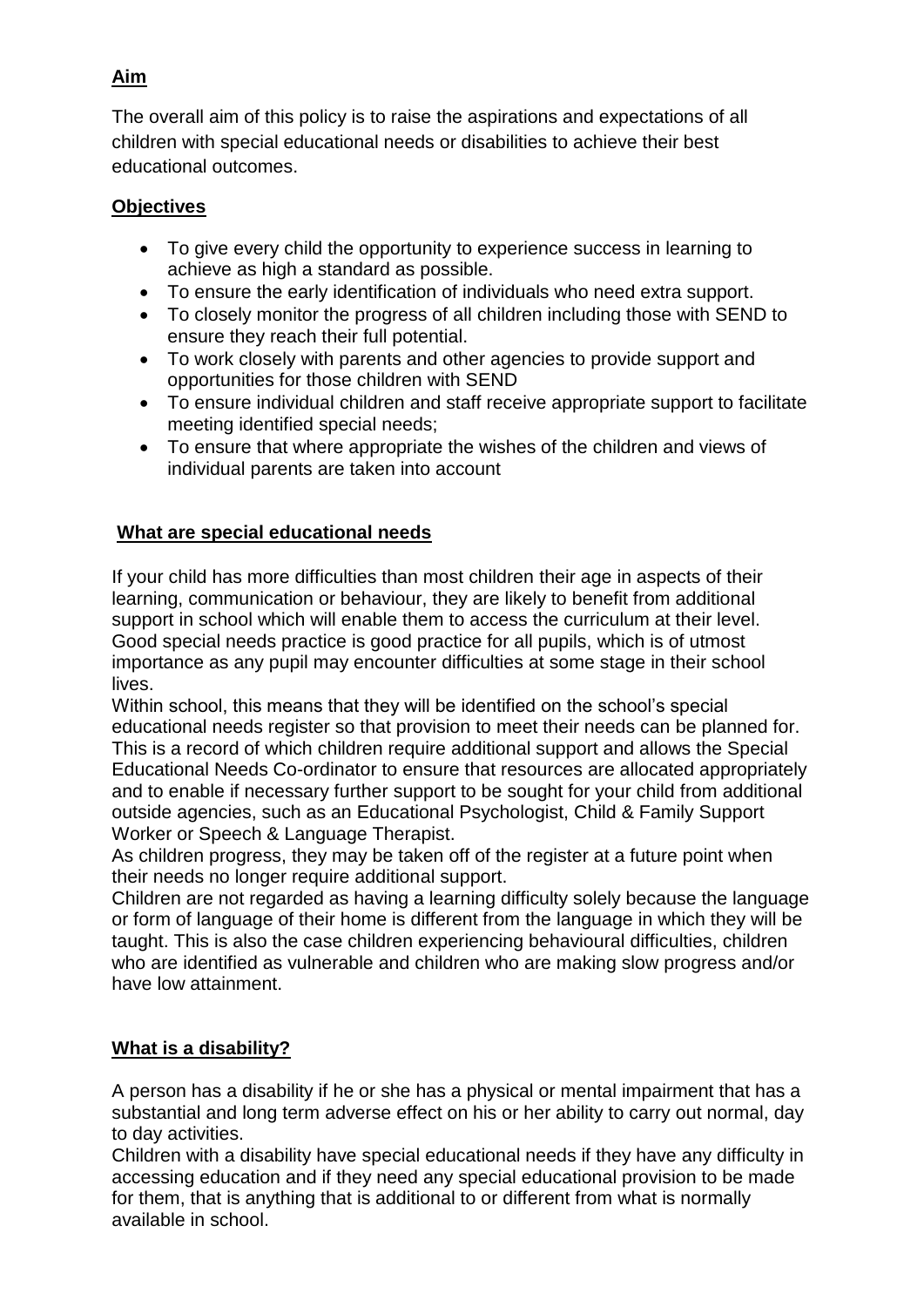## **Identification of pupils with Special Educational Needs**

Teachers and the SENCO, along with parents, carers, children and outside partners, will work together to identify children's special educational needs through a detailed analysis of:

- teacher's assessment and experience of the pupil
- information on pupils progress and attainment
- individual's development in comparison to their peers
- the views and experience of parents and the child
- advice from external support services

The action that the school needs to take to support children will take account of the following four broad areas of need and the whole child:

- Communication and interaction
- Cognition and learning
- Social, emotional and mental health difficulties
- Sensory and/or physical

## **A graduated approach to SEN Support:**

- 1. All teachers are responsible and accountable for the progress and development of pupils in their class, including where pupils access support from support staff or specialist staff.
- 2. All children will have access to high quality teaching in class which is differentiated for individual pupils to meet all children's needs.
- 3. Where children's learning does not respond to this high quality first teaching then they will be added to the school SEN register as requiring SEN support. Parents are consulted before this decision is made.
- 4. Where progress is still not being made with additional support, further advice will be sought from external agencies which may lead to the child being considered for an Education, Health Care Plan.

## **A child's special educational needs and/or disabilities will be met at one of the following stages:**

## **Initial Concern/Monitoring**

An informal stage where class teachers identify a concern about a pupil's progress, gather available information about the pupil, discuss strategies for providing appropriate learning tasks for the pupil with the SENCo and seek to discuss concerns with the pupil's parents/carers.

## **Additional Needs**

Following the initial concern meeting and whilst monitoring, children may be placed onto an additional needs register. This does not appear on the school's Management Information System but does mean that a one page profile is created for that child, identifying their strengths and ways to help them. This is done in collaboration with the child and parents.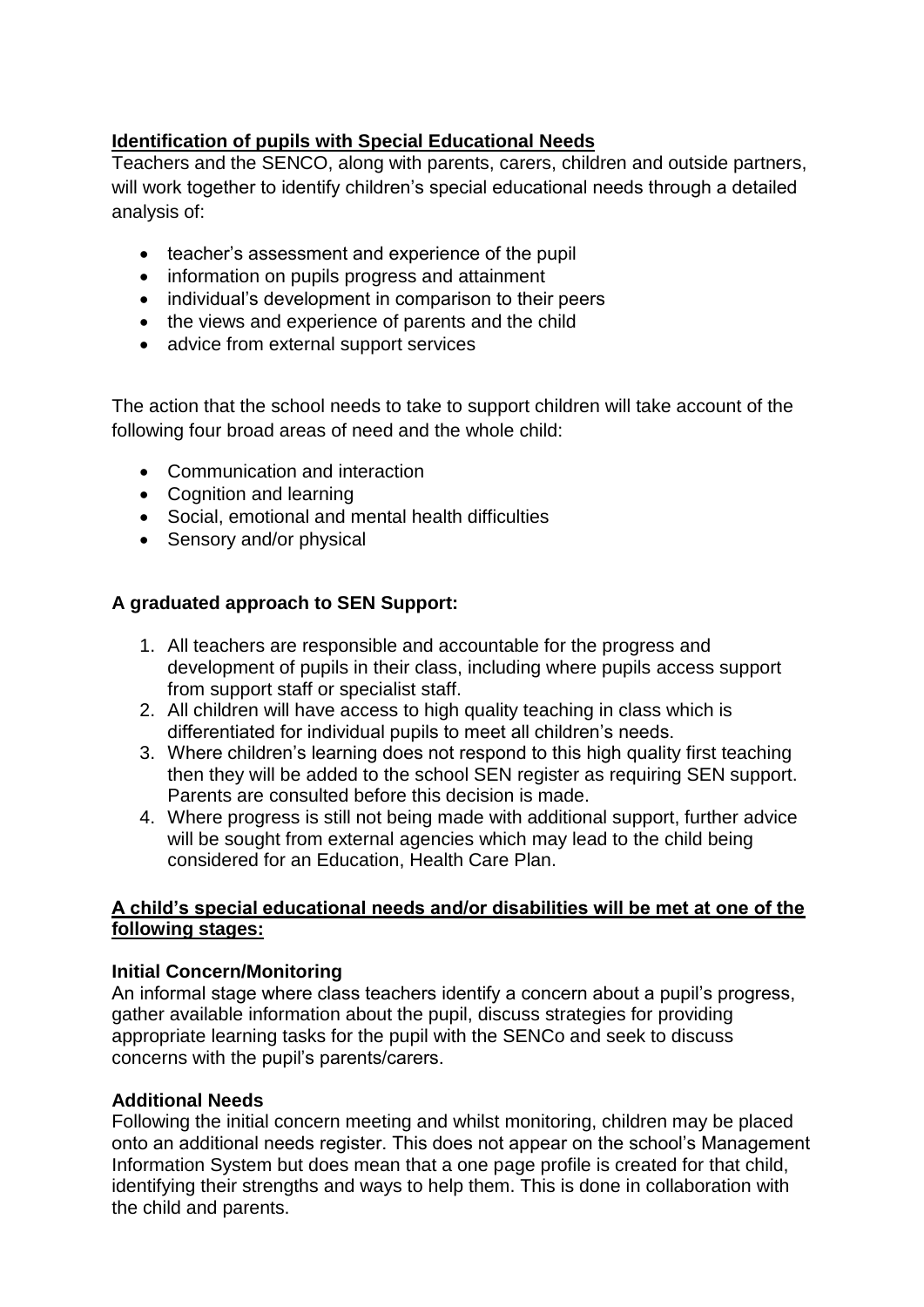### **SEN Support**

This is the first formal stage. The triggers for intervention through School Support could be the teacher's or others' concern, underpinned by evidence, about a child who, despite receiving differentiated learning opportunities:

- makes little or no progress even when teaching approaches are targeted particularly in a child's identified area of weakness.
- shows signs of difficulty in developing literacy or numeracy skills which result in poor attainment in some curriculum areas.
- presents persistent emotional or behavioural difficulties which are not ameliorated by the behaviour management techniques usually employed by the school.
- has sensory or physical problems, and continues to make little or no progress despite the provision of specialist equipment.
- has communication and/or interaction difficulties and continues to make little or no progress despite the provision of a differentiated curriculum.

Provision is mainly classroom based, managed by the Class Teacher, where:

- a set of individual targets are drawn up for the pupil, in consultation with the pupil's parents/carers and advice from the school's SEND team, including the SENCo as well as any contributing outside agencies.
- progress is reviewed on at least a termly basis.

The majority of support is provided in class by the Class Teacher.

If, despite significant support and intervention the school has evidence that a pupil is making insufficient progress, or if the SENCo believes the nature of the pupil's difficulties requires it, we may seek further advice and support from external professionals.

The triggers for this could be that, despite having received an individualised programme and/or concentrated support the child:

- continues to make little or no progress in specific areas over a long period
- continues working at National Curriculum levels substantially below that expected of children of a similar age
- continues to have difficulty developing literacy and numeracy skills
- has emotional and behavioural difficulties which substantially and regularly interfere with the child's own learning or that of the class group, despite having an individualised behaviour management programme
- has sensory or physical needs, and requires additional specialist equipment or regular advice or visits by a specialist service
- has ongoing communication or interaction difficulties that impede the development of social relationships and cause substantial barriers to learning

Provision is still mainly classroom based, with additional advice/input from the SENCo where the school will:

- seek the involvement of external agencies to support the production of an IEP for the pupil or to provide a course of support which is carried out in school in a small group situation or a 1:1 basis.
- continue to work closely with parents.
- continue to keep the pupil's progress under regular review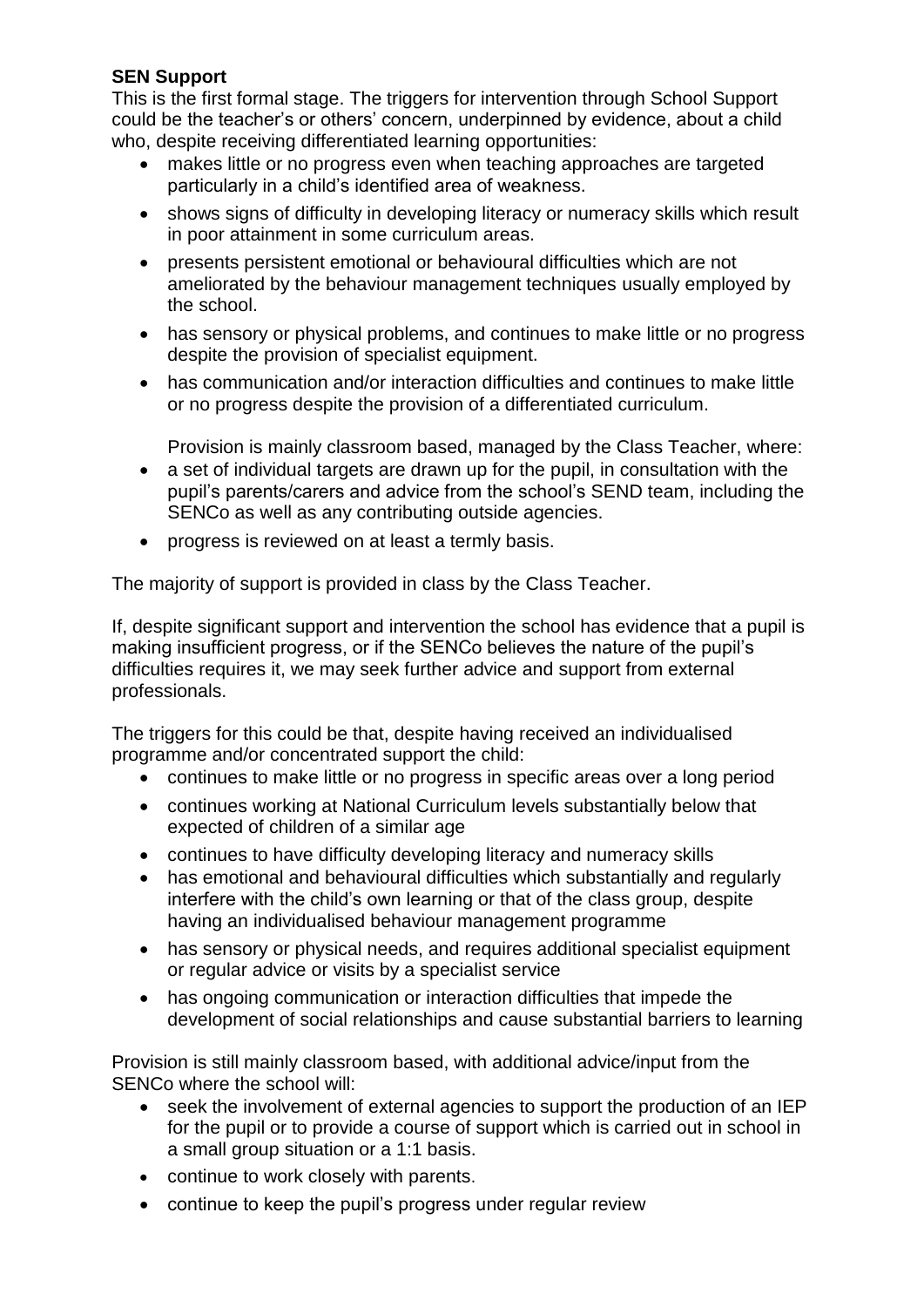### **Referral for an Education, Health and Care Plan**

Where, despite the school having taken relevant and purposeful action to identify, assess and meet the SEN of the child or young person, the child or young person has not made expected progress, the school or parents should consider requesting an Education, Health and Care needs assessment.

The application for an Education, Health and Care Plans will combine information from a variety of sources including:

- · Parents
- · Teachers
- · SENCO
- · Educational Psychologist
- · Specialist Inclusion Service
- · Social Care
- · Health professionals

Information will be gathered relating to the current provision provided, action points that have been taken, and the preliminary outcomes of targets set. A decision will be made by a group of people from education, health and social care about whether or the child is eligible for an EHC Plan. Parents have the right to appeal against a decision not to initiate a statutory assessment leading to an EHC Plan.

#### **MANAGING CHILDREN'S NEEDS ON THE SEND REGISTER**

All children on the SEND Register will have a record of their provision and support through a One Page Profile, an Individual Education Plan and recorded intervention on the school's Edukey system. Where a child has a need across two or more areas of SEND, it may be necessary to create a SEND Support Plan. This includes information about the child, including their areas of strength and weakness, their outcomes and steps taken to allow them to achieve and any other professionals who have contact with the child.

Class teachers, parents, the child and other professionals will all contribute to the Individual Education Plan (IEP). An IEP is designed to be a working document which is updated to reflect the current needs of the child. Formal review meetings will take place termly, where parents and the child will be involved in reviewing progress and setting new outcomes. Class teachers are responsible for evidencing progress according to the outcomes described in the plan.

#### · **Specialist support**

School may involve specialists at any point to advise them on early identification of SEN and effective support and interventions. Where a child continues to make less than expected progress, despite evidence-based support and interventions that are matched to the child's area of need, the school will consider involving specialists, including those secured by the school itself or from outside agencies. The child's parents will always be involved in any decision to involve specialists. The involvement of specialists and what was discussed or agreed should be recorded and shared with the parents and teaching staff supporting the child in the same way as other SEN support.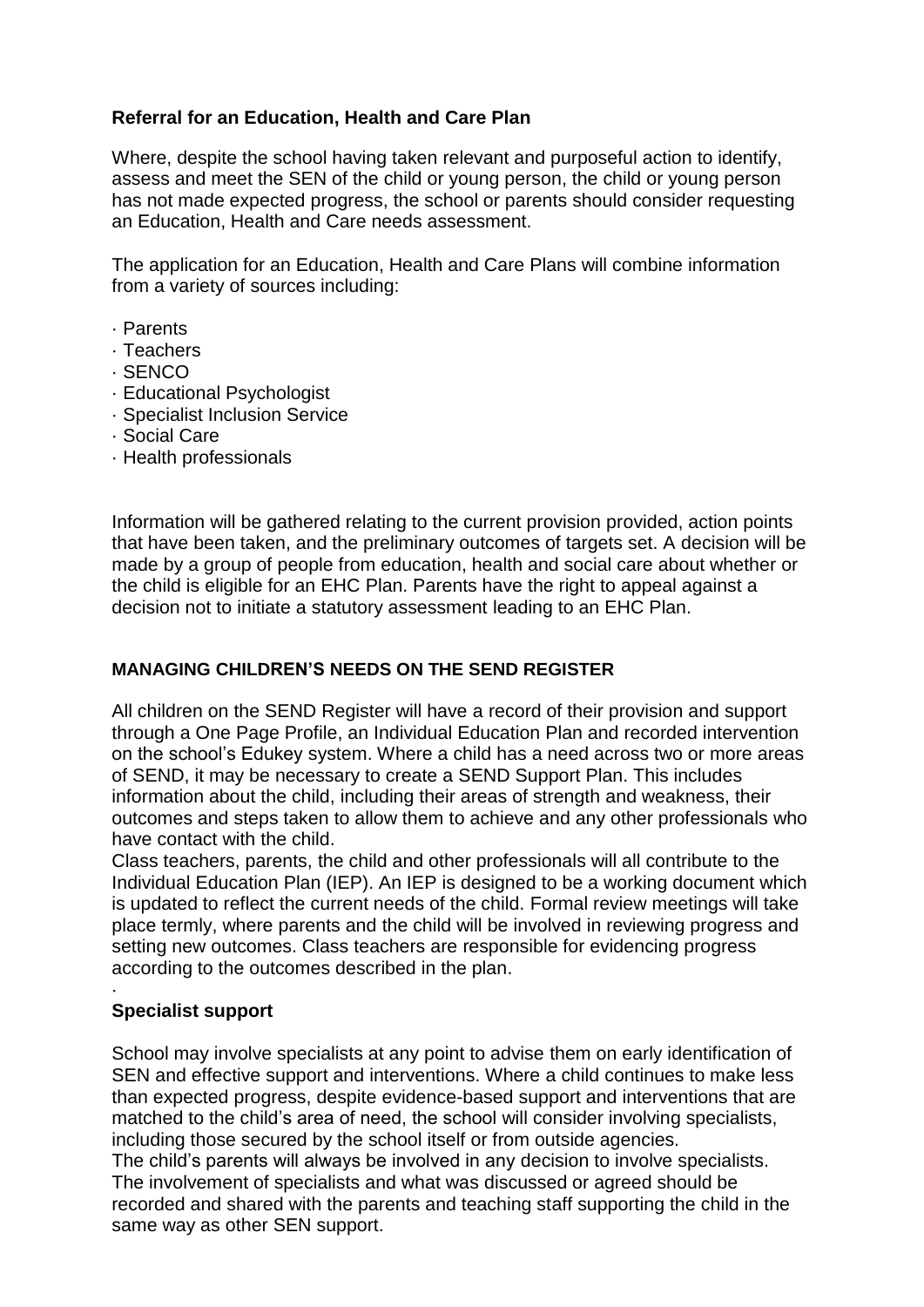#### **Criteria for exiting the SEN record**

If it is felt that a child is making progress which is sustainable then they may be taken off of the SEND register. If this is the case then the views of the teacher, SENCo, child and parents need to be taken into account, as well as that of any other professionals involved with the child. If it is agreed by all to take the child off of the SEND register then all records will be kept until the child leaves the school (and passed on to the next setting). The child will be continued to be monitored through the schools monitoring procedures, such as progress meetings. If it is felt that the child requires additional assistance then the procedures set out in this policy will be followed.

## **SUPPORTING CHILDREN AT SCHOOL WITH MEDICAL CONDITIONS**

The school recognises that pupils at school with medical conditions should be properly supported so that they have full access to education, including school trips and physical education. Some children with medical conditions may be disabled and where this is the case the school will comply with its duties under the Equality Act 2010. Some may also have special educational needs (SEN) and may have a statement, or Education, Health and Care (EHC) plan which brings together health and social care needs, as well as their special educational provision and the SEND Code of Practice (2014) is followed. The school has a policy for Supporting Pupils at School with Medical Conditions which can be found under the "Polices" tab on the school website.

### **TRAINING AND RESOURCES**

In order to maintain and develop the quality of teaching and provision to respond to the strengths and needs of all children, all staff are encouraged to undertake training and development. All teachers and support staff undertake induction on taking up a post and this includes a meeting with the SENCO to explain the systems and structures in place around the school's SEND provision and practice, and to discuss the needs of individual children. Staff training needs will be discussed at this stage, and both teaching and support staff will be made aware of training opportunities that relate to working with child with SEND.

The school's SENCO regularly attend the SENCO network meetings in order to keep up to date with local and national updates in SEND.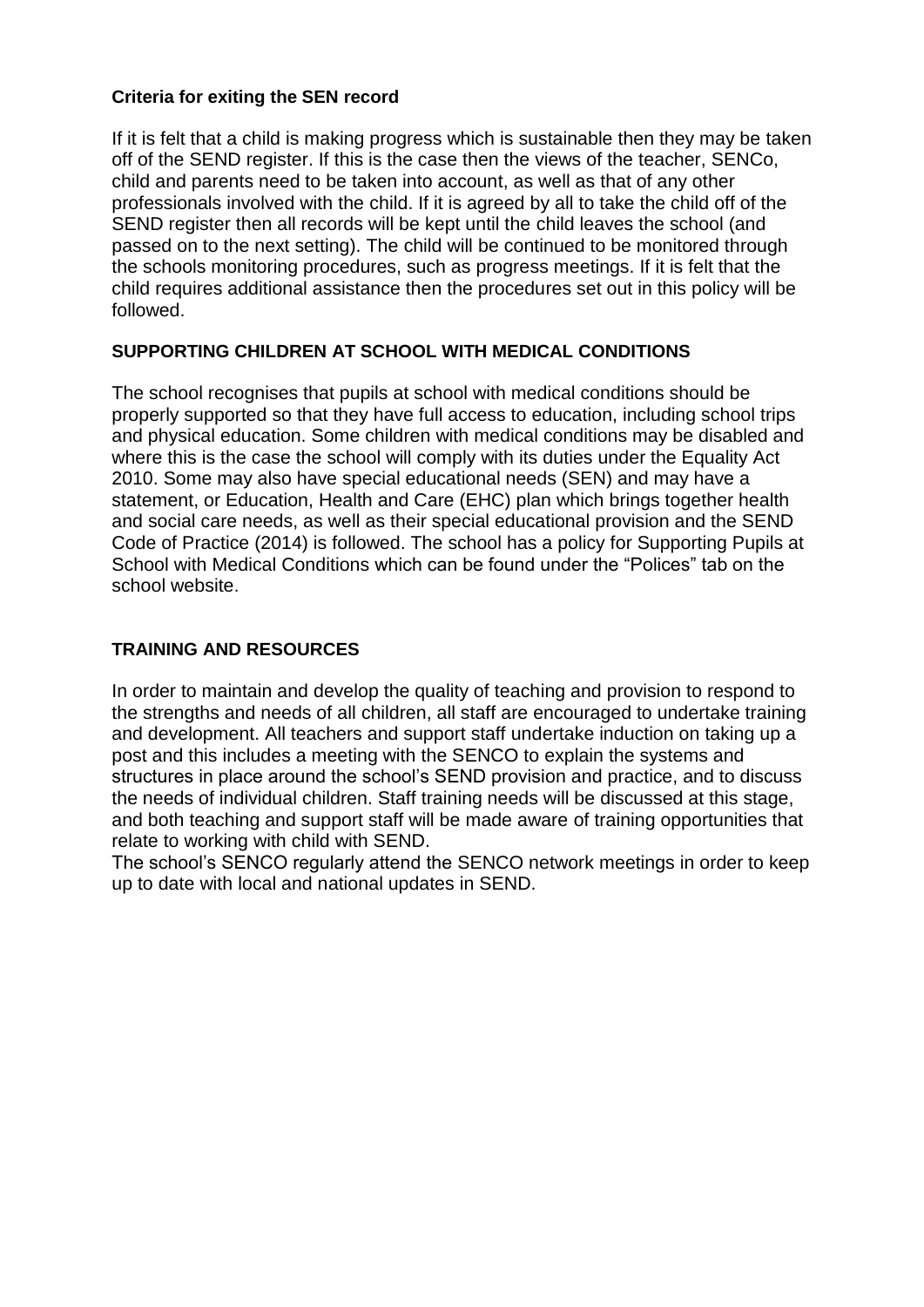## **ROLES AND RESPONSIBILITIES**

Provision for children with SEND is a matter for the school as a whole. The governors in consultation with the Head teacher, has a legal responsibility for determining the policy and provision for children with special educational needs. It maintains a general overview and has an appointed representative who takes particular interest in this aspect of the school.

**Governors** will ensure that:

- the necessary provision is made for any children with SEND
- all staff are aware of the need to identify and provide for children with SEND
- children with SEND join in school activities alongside other children, so far as is reasonably practical and compatible with their needs and the efficient education of other children
- they have regard to the requirements of the Code of Practice for Special
- Educational Needs (2014)
- parents are notified if the school decides to make SEND provision for their child
- they are fully informed about SEND issues, so that they can play a major part in school self-review
- they set up appropriate staffing and funding arrangements, and oversee the school's work for SEND

The **Head Teacher** is responsible for:

- the management of all aspects of the school's work, including provision for children with special educational needs
- keeping the governing body informed about SEND issues
- working closely with the SENCo
- the deployment of all special educational needs personnel within the school
- monitoring and reporting to governors about the implementation of the schools'
- SEND policy and the effects of inclusion policies on the school as a whole

The **special educational needs co-ordinator** (SENCo) is responsible for:

- overseeing the day to day operation of the school's SEND policy
- co-ordinating the provision for children with special educational needs
- ensuring that an agreed, consistent approach is adopted
- liaising with and advising other school staff
- liaising with the Head teacher and Governor with responsibility for Special Needs on issues of SEN within the school.
- helping staff to identify children with special educational needs
- supporting class teachers in devising strategies, drawing up One Page Profiles
- setting targets appropriate to the needs of the children, and advising on appropriate resources and materials for use with children with special educational needs and on the effective use of materials and personnel in the classroom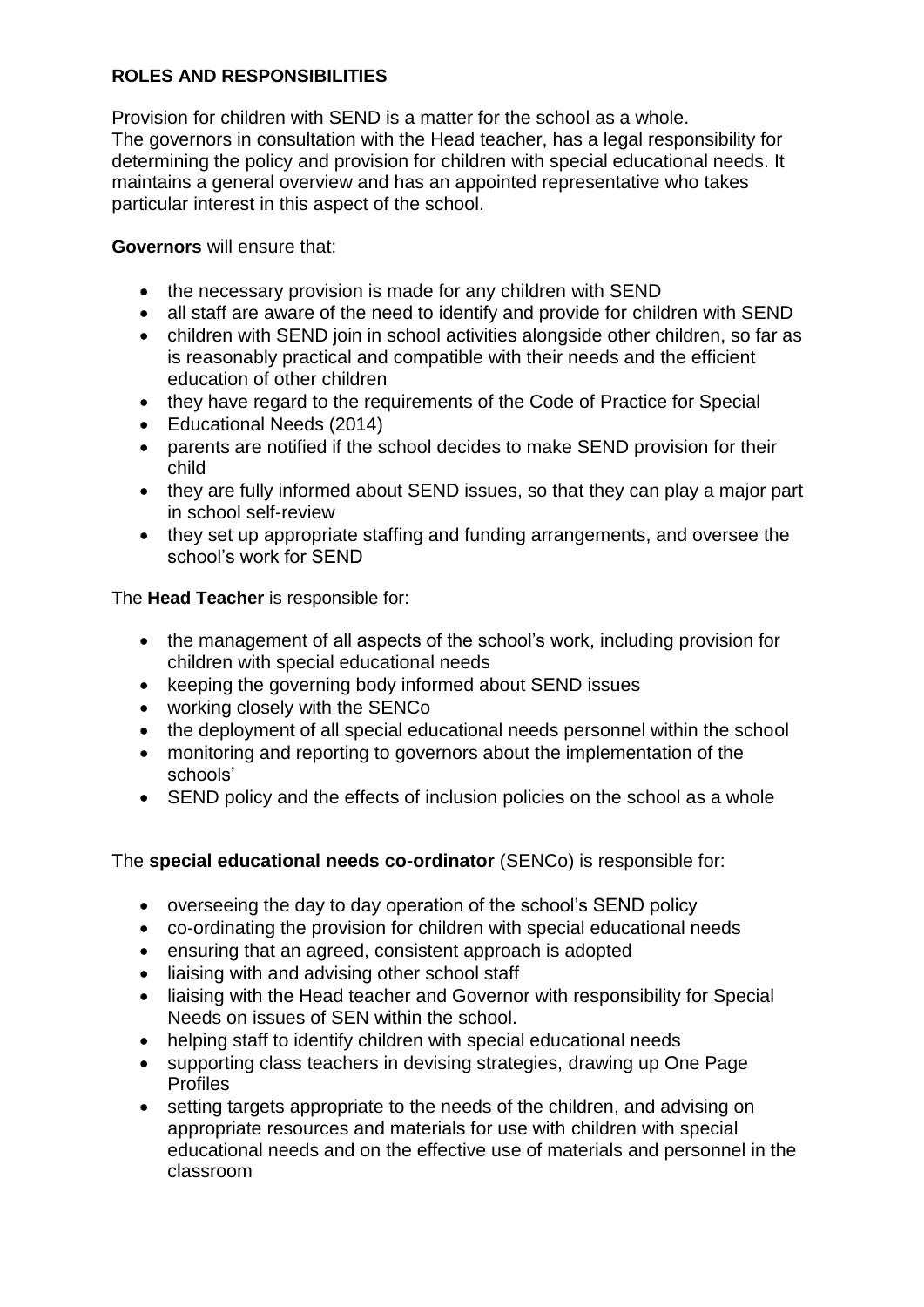- liaising closely with parents of children with SEND alongside class teachers, so that they are aware of the strategies that are being used and are involved as partners in the process
- liaising with outside agencies, arranging meetings and providing a link between these agencies, class teachers and parents
- maintaining the school's SEND register and records
- assisting in the monitoring and evaluation of progress of children with SEND through the use of existing school assessment information, e.g. class-based assessments/ records, end of year QCA tests, SATs, etc.
- contributing to the in-service training of staff
- liaising with secondary school to ensure a smooth transition

## **Class teachers** are responsible for:

- providing high quality teaching for all children
- assessing children's needs and planning appropriate adjustments, interventions and support to match the outcomes identified for the children (in liaison with the SENCo, parents and children)
- Regularly reviewing the impact of these adjustments, interventions and support, including children with SEND in the classroom, through providing an appropriately differentiated curriculum.
- Retaining responsibility for the child, including working with the child on a daily basis
- Making themselves aware of the school's SEND policy and procedures for identification, monitoring and supporting children with SEND.
- Directly liaising with parents of children with SEND
- Manage and liaise with support staff within their class to ensure the needs of children's on the SEND register are met.

## **STORING AND MANAGING INFORMATION**

Documents relating to children on the SEND register will be stored in a cabinet in the head's office; these cabinets are locked overnight. SEND records will be passed on to a child's next setting

The school has a Confidentiality policy which applies to all written children records.

## **ACCESSIBILITY**

The DDA, as amended by the SEN and Disability Act 2001, placed a duty on all schools to increase - over time - the accessibility of schools for disabled pupils and to implement their plans. Schools are required to produce written accessibility plans for their individual school and Local Authorities are under a duty to prepare accessibility strategies covering the maintained schools in their area. West Vale's Accessibility Plan forms part of our Equality Plan and Policy, which can be found on the school website under the "Policies" tab.

## **COMPLAINTS**

The school has a complaints procedure which applies to complaints about SEND provision. This can be found on the school website under the "Policies" tab.